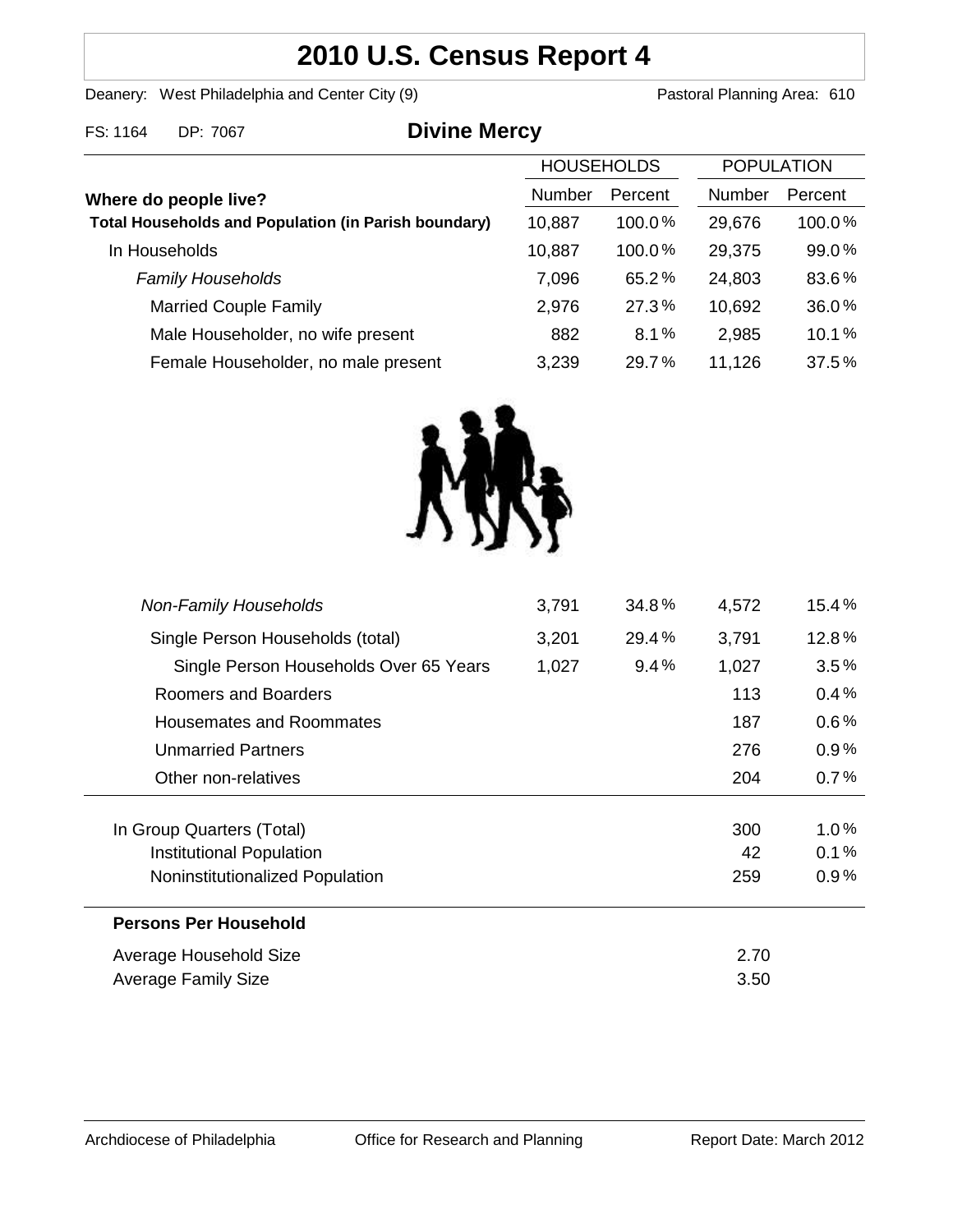# **2010 U.S. Census Report 4**

Deanery: West Philadelphia and Center City (9) Deanery: West Philadelphia and Center City (9)

### FS: 1164 DP: 7067 **Divine Mercy**

|                                                      |           | <b>POPULATION</b> |  |
|------------------------------------------------------|-----------|-------------------|--|
| Where do Children - Under Age 18 Live?               | Number    | Percent           |  |
| Total Children - Under Age 18 (in Parish boundary)   | 8,446     | 100.0%            |  |
| In Households                                        | 8,432     | 99.8%             |  |
| Householder or spouse is under 18                    | 11        | 0.1%              |  |
| With Related:                                        |           |                   |  |
| Married-Couple Family                                | 2,603     | 30.8%             |  |
| Male Householder, No Wife Present                    | 669       | 7.9%              |  |
| Female Householder, No Husband Present               | 3,455     | 40.9%             |  |
| <b>Other Related Householder</b>                     | 487       | 5.8%              |  |
| <b>With Non-Relatives</b>                            | 136       | 1.6%              |  |
| <b>Grandparent Householder</b>                       | 1,072     | 12.7%             |  |
| In Group Quarters                                    | 14        | 0.2%              |  |
| Institutionalized population                         | 14        | 0.2%              |  |
| Noninstitutionalized population                      | $\pmb{0}$ | 0.0%              |  |
| Where do Adults - Age 65 and Older - Live?           |           |                   |  |
| Total Adults - Age 65 and Older (in Parish boundary) | 2,960     | 100.0%            |  |
| In Households                                        | 2,930     | 99.0%             |  |
| Family Households:                                   | 1,803     | 60.9%             |  |
| Is Householder or Spouse                             | 1,428     | 48.2%             |  |
| With Other Relative Householder                      | 119       | 4.0%              |  |
| With Non-Related Householder                         | 31        | 1.0%              |  |
| is Parent                                            | 197       | 6.6%              |  |
| is Parent-in-Law                                     | 29        | 1.0%              |  |
| In Non-family Households:                            | 1,126     | 38.1%             |  |
| Male Living Alone                                    | 363       | 12.3%             |  |
| Male not Living Alone                                | 27        | $0.9\%$           |  |
| Female Living Alone                                  | 664       | 22.4%             |  |
| Female not Living Alone                              | 26        | 0.9%              |  |
| Other                                                | 46        | 1.6%              |  |
| In Group Quarters                                    | 30        | 1.0%              |  |
| Institutionalized population                         | 24        | 0.8%              |  |
| Noninstitutionalized population                      | 6         | 0.2%              |  |
| <b>Housing Units in the Parish boundary</b>          |           |                   |  |
| <b>Total Housing Units</b>                           | 12,144    | 100.0%            |  |
| Occupied                                             | 10,887    | 89.7%             |  |
| Owner-Occupied                                       | 6,264     | 51.6%             |  |
| Renter-Occupied<br>$\mathbf{\bm{\oplus}}$            | 4,623     | 38.1%             |  |
| Vacant                                               | 1,257     | 10.3%             |  |

Archdiocese of Philadelphia **Office for Research and Planning** Report Date: March 2012